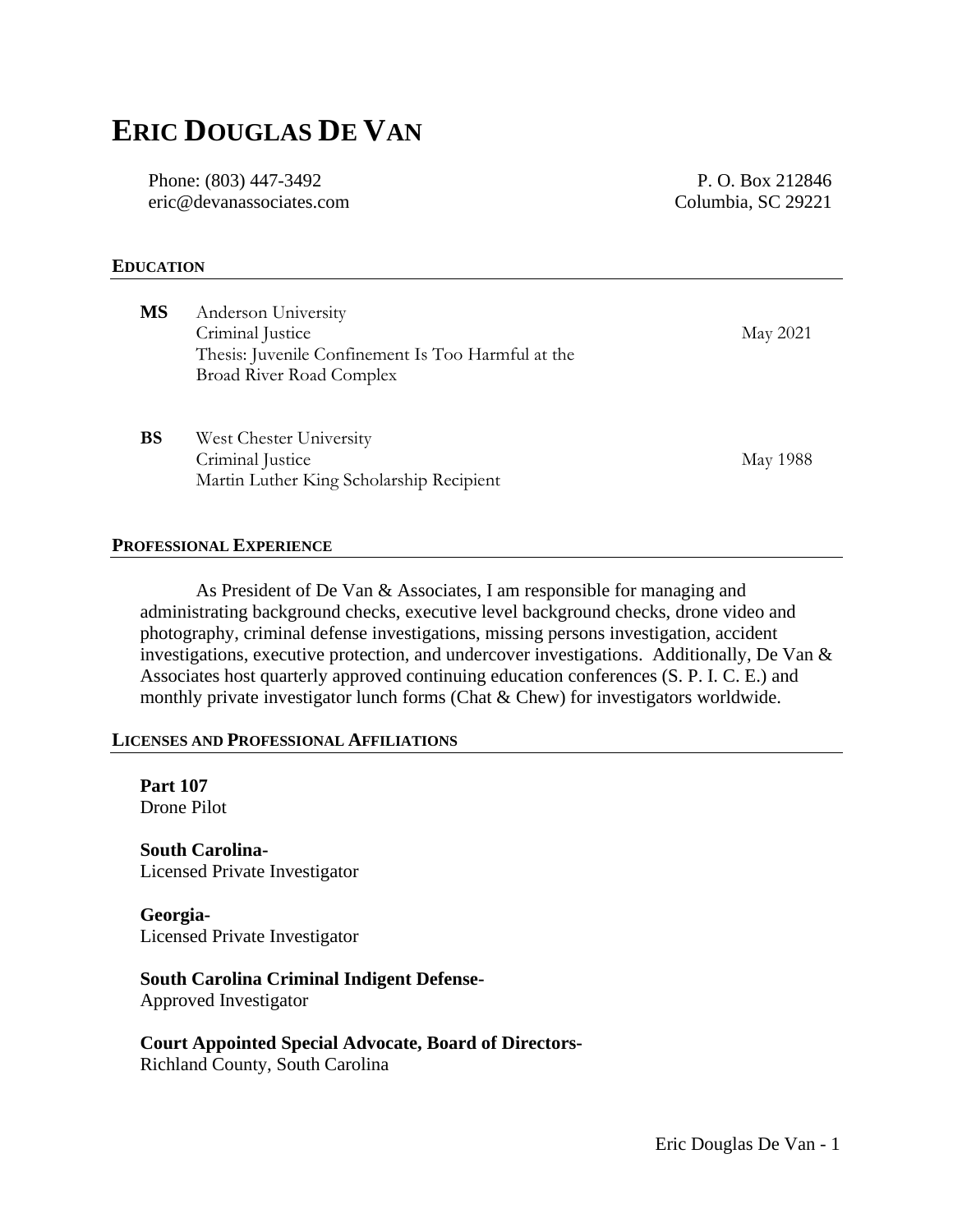#### **Intellenet Board of Directors-**

Worldwide network of investigators

# **South Carolina, North Carolina, Tennessee, Minnesota-**

Approved Continuing Education Instructor

**Council of International Investigators-**Member

**National Association of Legal Investigators, Inc.-** Member

#### **PUBLICATIONS**

De Van, E. D., "Executive Protection," PI Magazine, Pending 2022.

#### **PRESENTATIONS AND INVITED LECTURES**

**June 2, 2021 PI-PERSPECTIVES PODCAST – LOCATING WITNESSES**  Guest speaker

**May 5-7, 2021 SCALI/INTELLENET** Worldwide Conference-feature Speaker

**September 4, 2019 PODCAST "IS THERE REALLY TRUTH & JUSTICE FOR ALL?"** Guest Speaker

**July 13, 14, 15 and 20, 21, 22, 2020 Hosted World Conference** Virtual S. P. I. C. E. (12 hours)

**July 18-19, 2019 Hosted S. P. I. C. E. (School for Private Investigator Continuing Education)**  Approved 12 Credit Hours for North Carolina, South Carolina, and Tennessee

**Intellenet January 2017 SECURITY CONSULTING WORKSHOP-GAINESVILLE, FL** Guest Speaker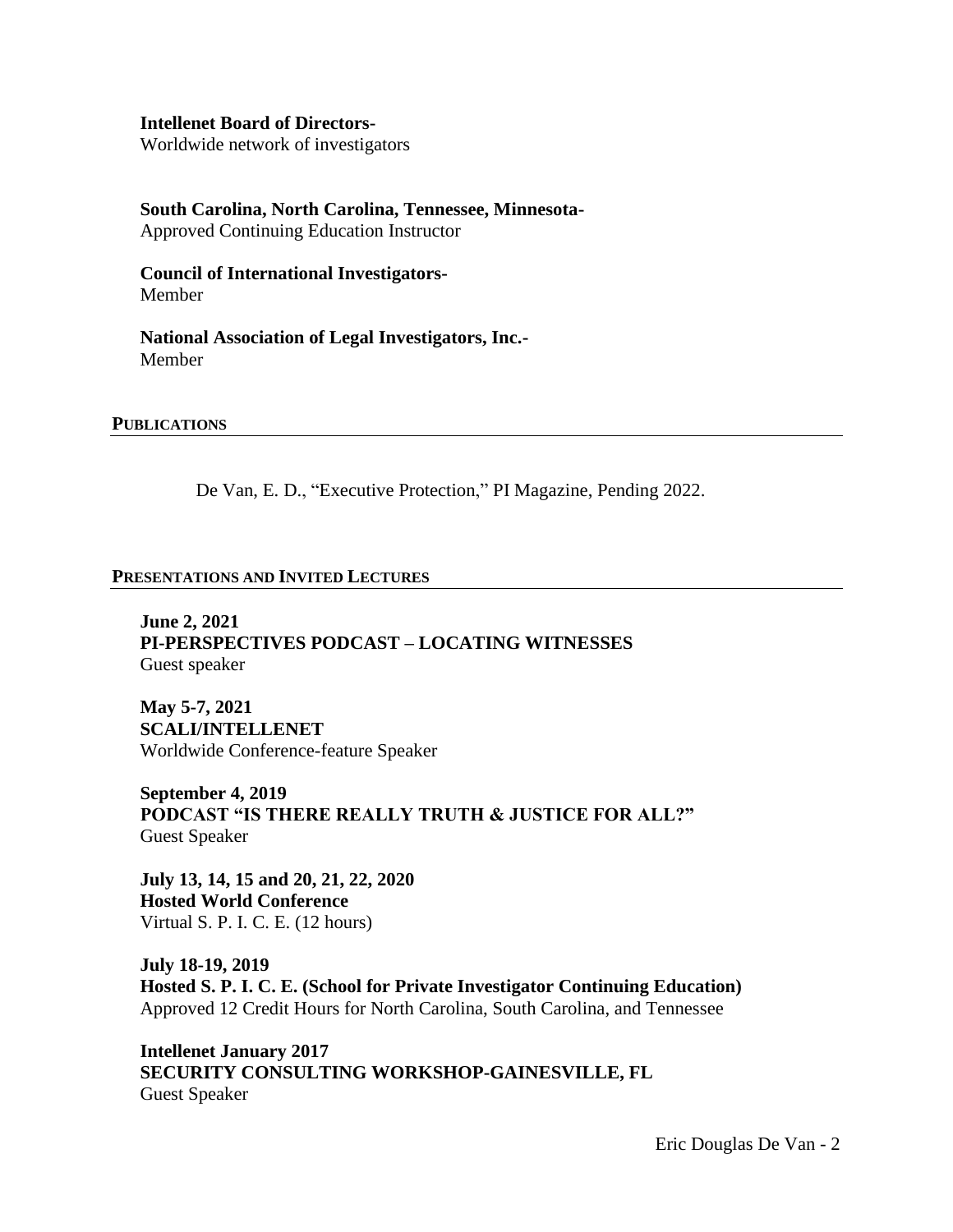**June 2016 Intellenet World Conference**  Feature Speaker-Report Writing

**June 2016 Lorman Group Education Service**  Locate Witness

**September 2015 MAPI** Feature Speaker

**October 2015 IAPI** Feature Speaker

#### **PROFESSIONAL TRAINING**

### **Continuing Education Instruction Courses:**

*Surveillance Locating Witnesses PI Administration Report Writing Principles and Ethics Accident Investigation Criminal Defense Investigation*

## **Continuing Education Instruction Dates:**

| February 22-23, 2018 | March 25, 2015    | August 28, 2017      |
|----------------------|-------------------|----------------------|
| August 28, 2013      | April 15, 2015    | March 26, 2018       |
| November 7, 2013     | June 25, 2015     | April 16, 2018       |
| December 17, 2013    | August 19, 2015   | May 10, 2018         |
| January 25, 2014     | February 22, 2016 | May 29, 2018         |
| March 19, 2014       | April 12, 2016    | October 21, 2019     |
| May 28, 2014         | April 13, 2016    | November 13, 2019    |
| July 31, 2014        | July 22, 2016     | February 20-21, 2020 |
| January 17, 2015     | November 28, 2016 | March 12-13, 2020    |
| February 18, 2915    | April 24, 2017    | February 26, 2021    |
| February 25, 2015    | July 19, 2017     | September 24, 2021   |
| March 23, 2015       | July 20, 2017     | January 21, 2022     |
|                      |                   |                      |